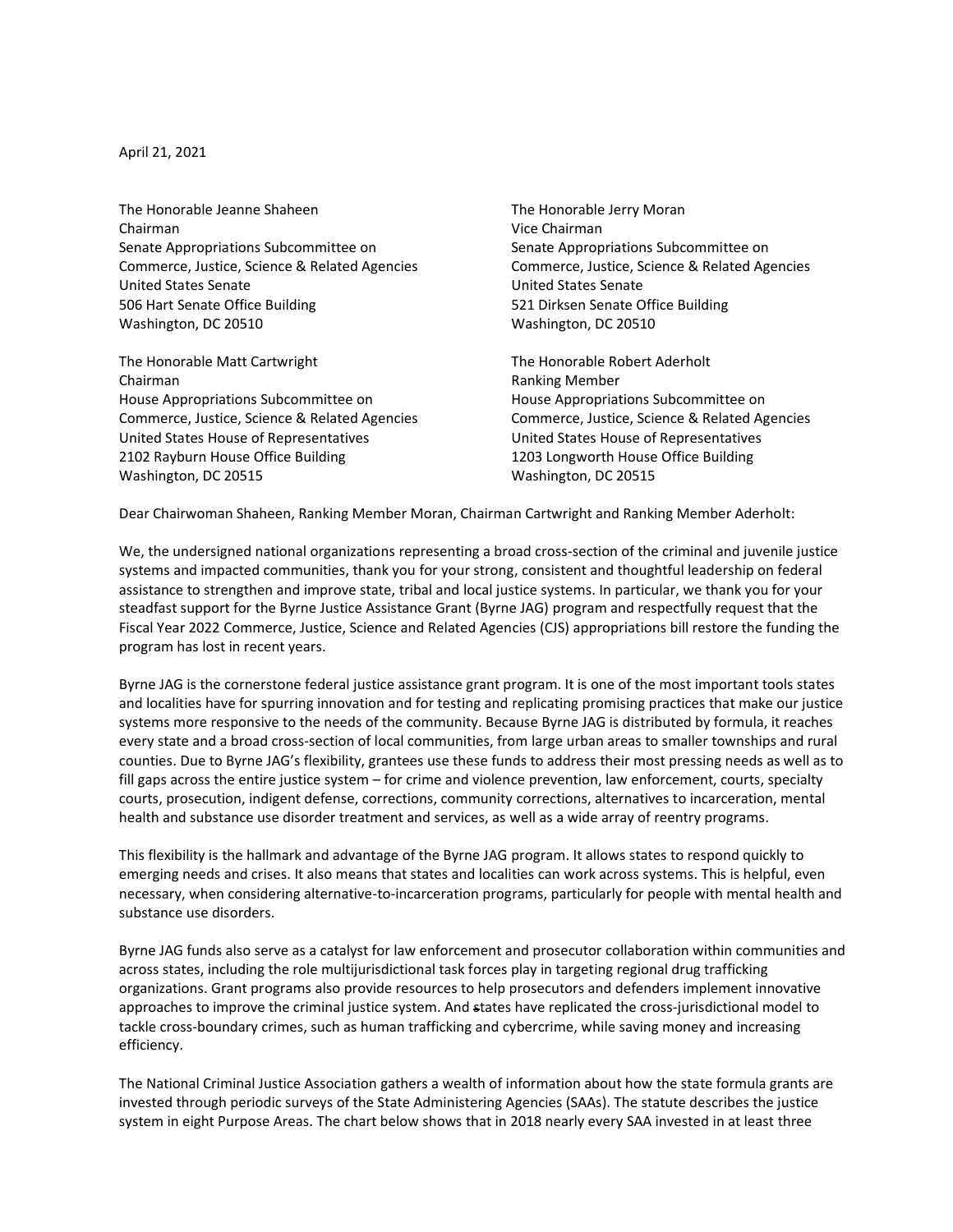purpose areas, and nearly half invested in four or more, extending the reach of program dollars across the justice system.



As evidenced by the signatures below, Byrne JAG has the broad support of a dedicated coalition of national organizations from across the criminal and juvenile justice systems, including impacted communities. We recognize the central role Byrne JAG plays in preventing victimization, supporting innovative law enforcement practices, advancing the fair administration of and access to justice, serving and protecting crime victims, improving outcomes for the justice-involved, interrupting the cycle of crime, and leveraging other federal, state, local and private dollars in the balanced functioning of the criminal justice system.

We recognize the competing pressures you face as you seek to prioritize funding for the many important programs in the CJS bill. Funding for Byrne JAG has been reduced by over one-third since FY10, causing a serious contraction in the reach of Byrne JAG-funded programs and hindering our ability to prevent and deter a rise in violent crime, to confront the opioid epidemic, to reduce recidivism, and to improve outcomes for justice-involved individuals in need of mental health and substance use disorder treatment and services. For these reasons we respectfully request a return to the FY10 funding of \$520 million for Byrne JAG in the Fiscal Year 2022 CJS appropriations bill.

Thank you for your leadership and your steadfast commitment to the Byrne JAG program.

sincerely,<br>Qe*ssica Hulsey* 

Jessica Hulsey President and CEO Addiction Policy Forum (APF)

Bailey & Childre

Bailey Childers Director of Federal Government Affairs American Federation of State, County and Municipal Workers (AFSCME, AFL-CIO)

Aris Daniels

Chris Daniels Executive Director American Jail Association (AJA)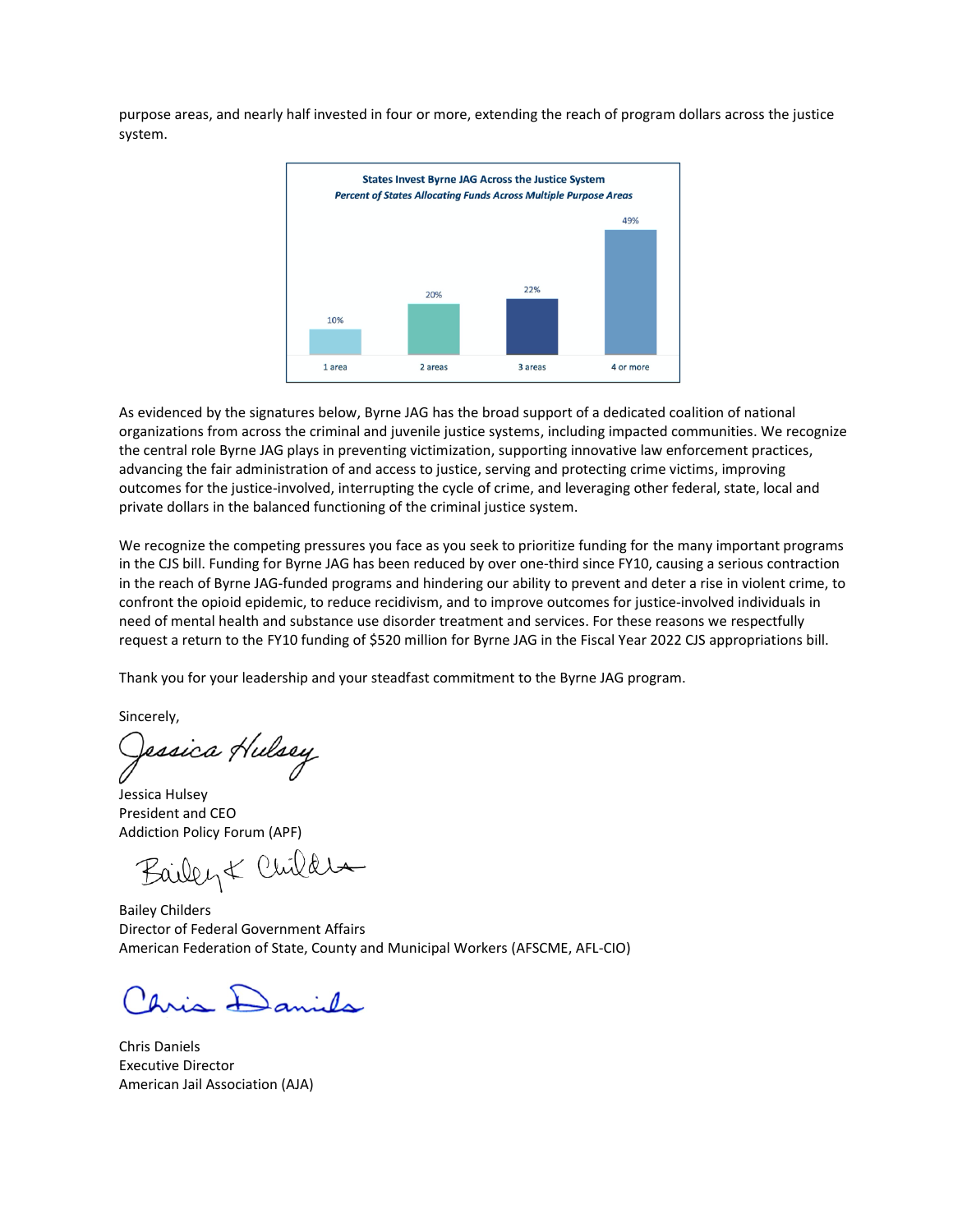Ver miss Gunninghow

Veronica Cunningham Executive Director American Probation and Parole Association (APPA)

David LaBahn President/CEO Association of Prosecuting Attorneys (APA)

hakel

Mark Keel President Association of State Criminal Investigative Agencies (ASCIA)

Barry Bryant

Barry Bryant Executive Director Association of VAWA Administrators (AVA)

asni Evans

Naomi Evans Executive Director Coalition for Juvenile Justice (CJJ)

## Barrye L. Price

Barrye L. Price, Ph.D. Major General, US Army Retired President and CEO Community Anti-Drug Coalitions of America (CADCA)

W<del>autei</del>s  $\leq$  auto

Matthew Gamette Chair

Consortium of Forensic Science Organizations (CFSO) on behalf of its members: American Academy of Forensic Sciences (AAFS) American Board of Forensic Toxicology (ABFT) American Society of Crime Lab Directors (ASCLD) International Association for Identification (IAI) National Association of Medical Examiners (NAME) Society of Forensic Toxicologists (SOFT)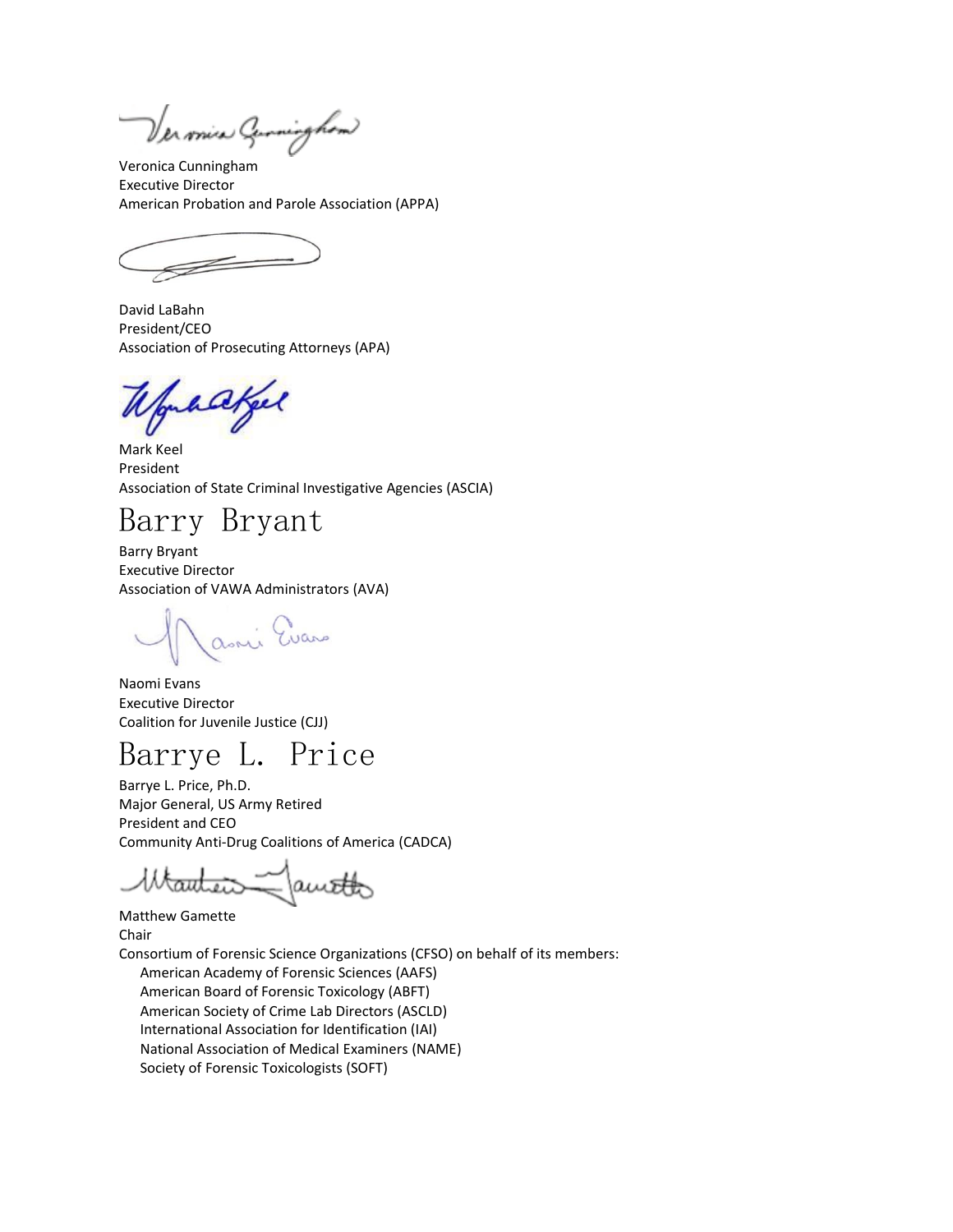anne l. precistre

Anne Precythe President Correctional Leaders Association (CLA)

Megan Quattlebaum Director The CSG Justice Center (CSG)

man March

Maria M. Cardiellos Executive Director IJIS Institute

', Sue

Michael Becar Executive Director International Association of Directors of Law Enforcement Standards and Training (IADLEST)

 $-12 - 12$ 

Steve Woolworth President International Community Corrections Association (ICCA)

SAM A (abral

Sam A. Cabral International President International Union of Police Associations (IUPA)

F

Julie Abbate National Advocacy Director Just Detention International (JDI)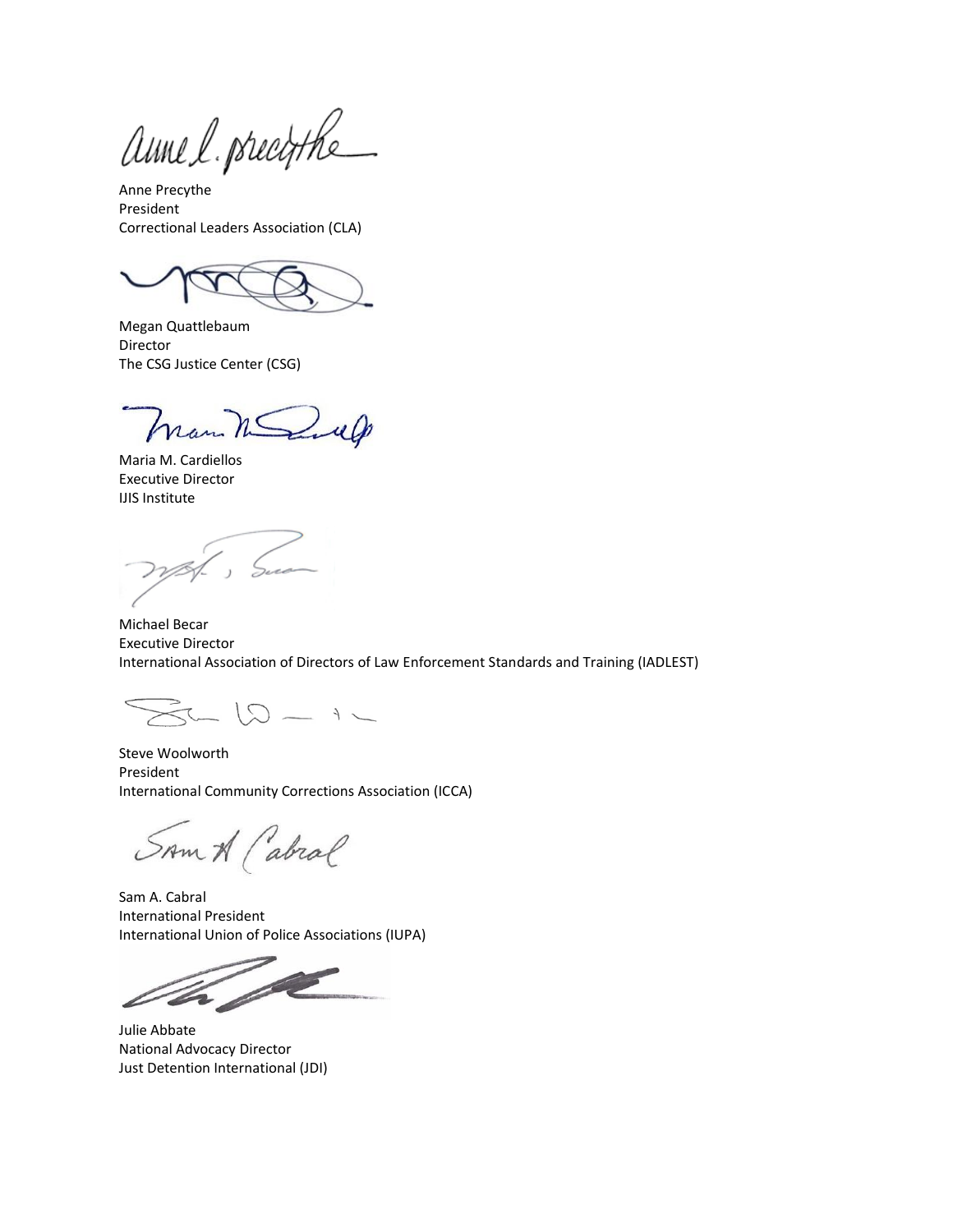Natt d. for

Matt Josephs Senior Vice President, Policy Local Initiatives Support Corporation (LISC)

Laura Cooper Executive Director Major Cities Chiefs Association (MCCA)

Peter J. Koutoujian Sheriff, Middlesex County President Major County Sheriffs of America (MCSA)

## Jeffrey Wennar

Jeffrey Wennar Executive Director National Alliance of Gang Investigators Associations (NAGIA)

## Kevin Hobson

Kevin Hobson President National Alliance of State Drug Enforcement Agencies (NASDEA)

angele Kibell

Angela Kimball National Director, Advocacy and Public Policy NAMI, the National Alliance on Mental Illness

Matthew D. Chase CEO/Executive Director National Association of Counties (NACo)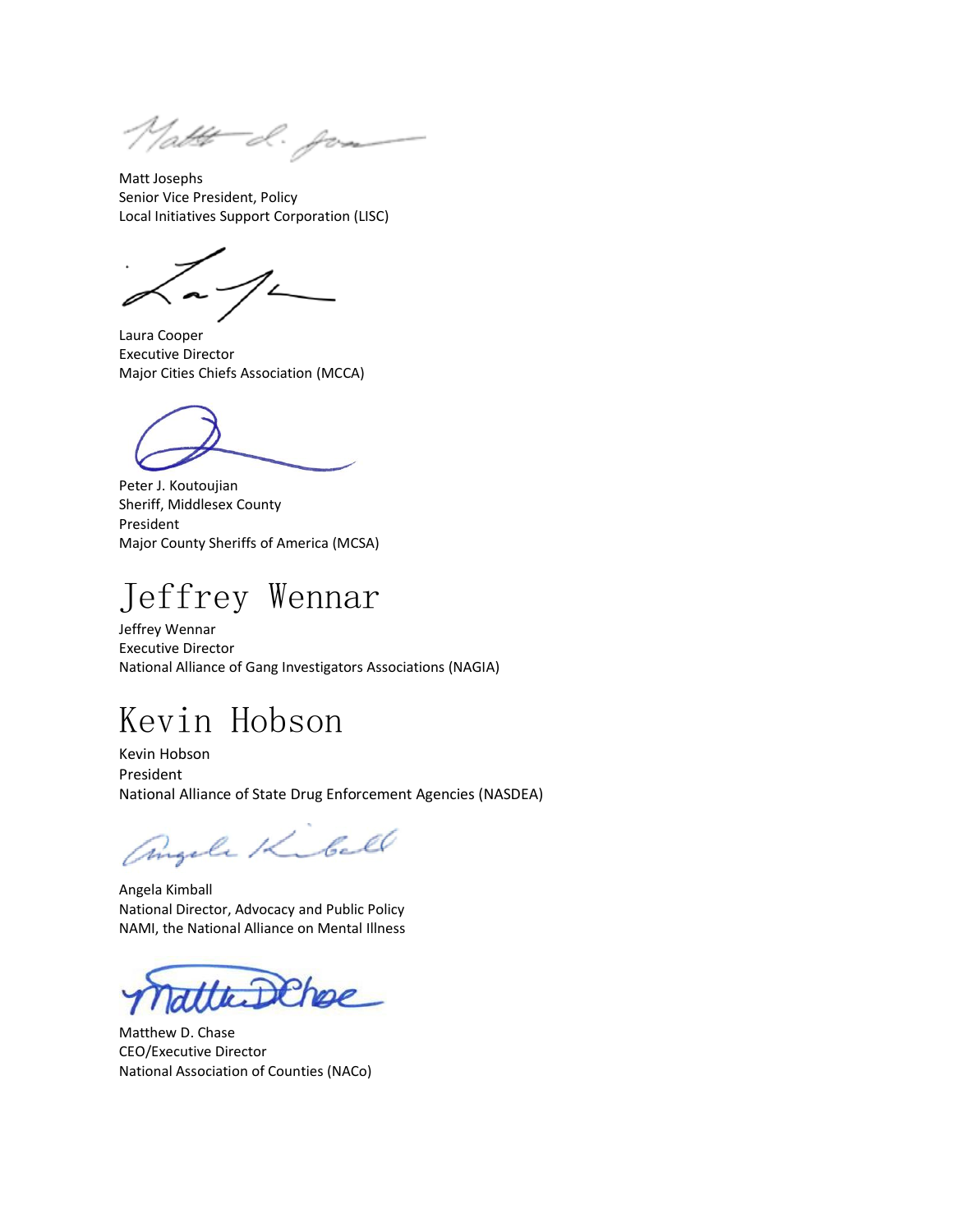Dan Edg

Dan Eddy Executive Director National Association of Crime Victim Compensation Boards (NACVCB)

Carson Fox Chief Executive Officer National Association of Drug Court Professionals (NADCP)

live,

William J. Johnson Executive Director National Association of Police Organizations (NAPO)

jin E.,

Jim Sawyer Executive Director National Association of Pretrial Services Agencies (NAPSA)

Robert L. Morrison Executive Director National Association of State Alcohol and Drug Abuse Directors (NASADAD)

aisy Pagan

Daisy Pagan Executive Director National Association of VOCA Assistance Administrators (NAVAA)

ence E. Williams

Renee Williams Executive Director National Center for Victims of Crime (NCVC)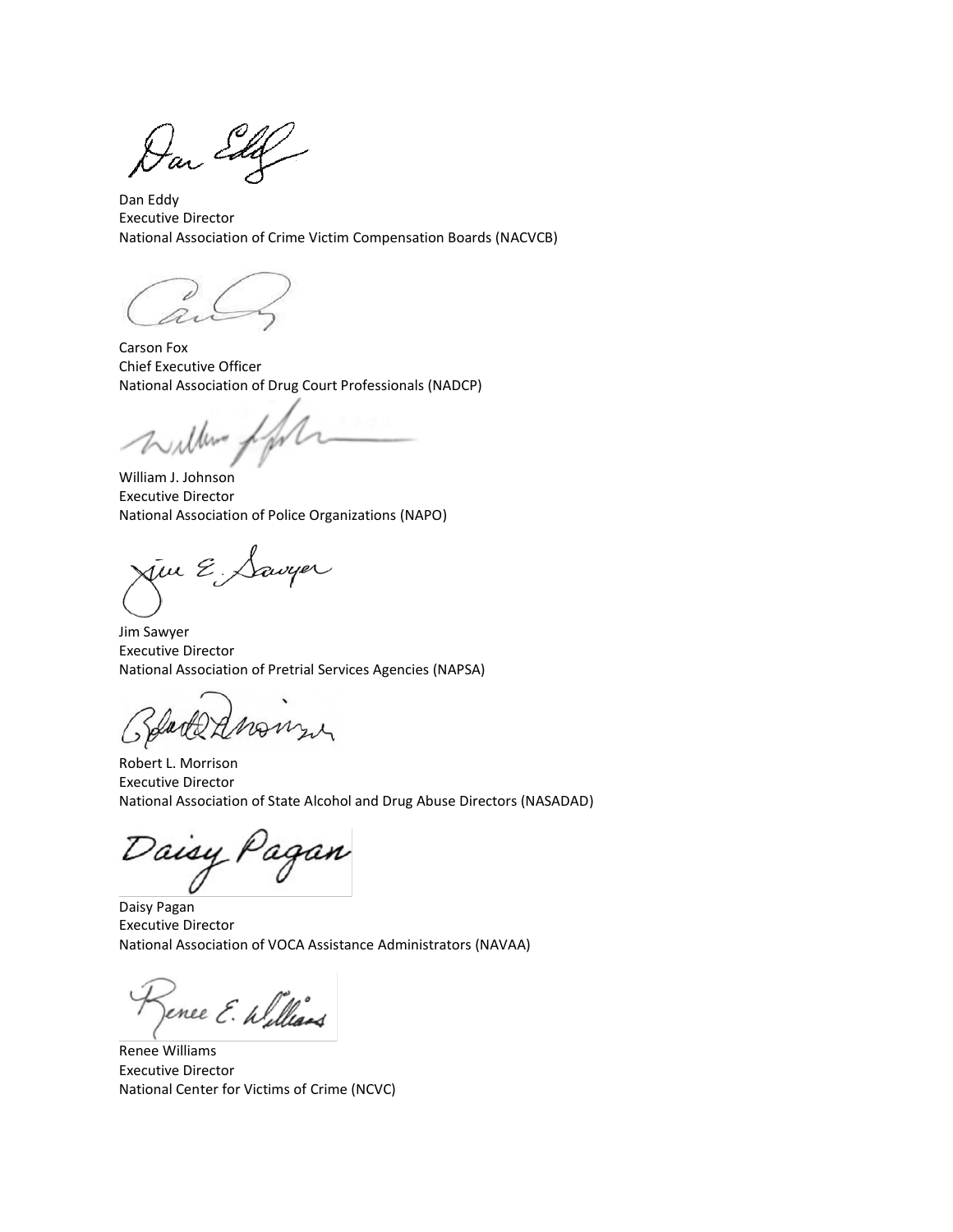Vim Storey  $\alpha$ 

Tim Storey Executive Director National Conference of State Legislatures (NCSL)

Joey Orduna Hastings CEO National Council of Juvenile and Family Court Judges (NCJFCJ)

ann M. Harkins

Ann M. Harkins President and CEO National Crime Prevention Council (NCPC)

Cont lail

Chris Asplen Executive Director National Criminal Justice Association (NCJA)

Nelson O. Bunn, Ir.

Nelson Bunn Executive Director National District Attorneys Association (NDAA)

Clarence Anthony CEO/ Executive Director National League of Cities (NLC)

ann Wallag

Jo-Ann Wallace President and CEO National Legal Aid and Defender Association (NLADA)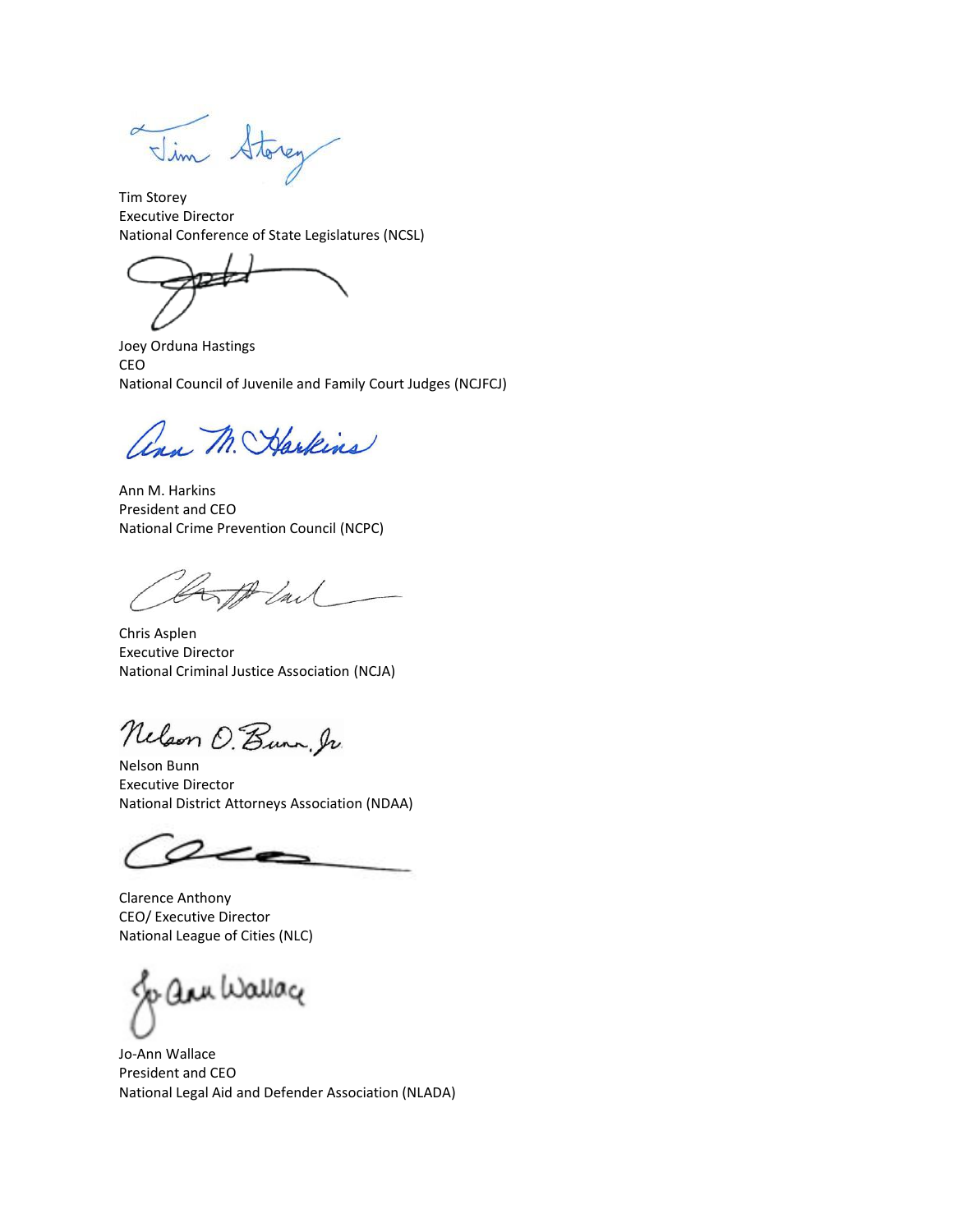+ Bushman

Bob Bushman President National Narcotic Officers' Associations' Coalition (NNOAC)

Laire Ponder Selib

Claire Ponder Selib Executive Director National Organization for Victim Assistance (NOVA)

 $\equiv$ 

Jim Burch President National Police Foundation

the algam

Jonathan F. Thompson Executive Director & CEO National Sheriffs' Association (NSA)

1. */ far li* 

Jac A. Charlier Executive Director Police, Treatment, and Community Collaborative (PTACC)

David J. Roberts Executive Director SEARCH, The National Consortium for Justice Information and Statistics

Joel K. Johnson President and CEO TASC, Inc. (Treatment Alternatives for Safe Communities)